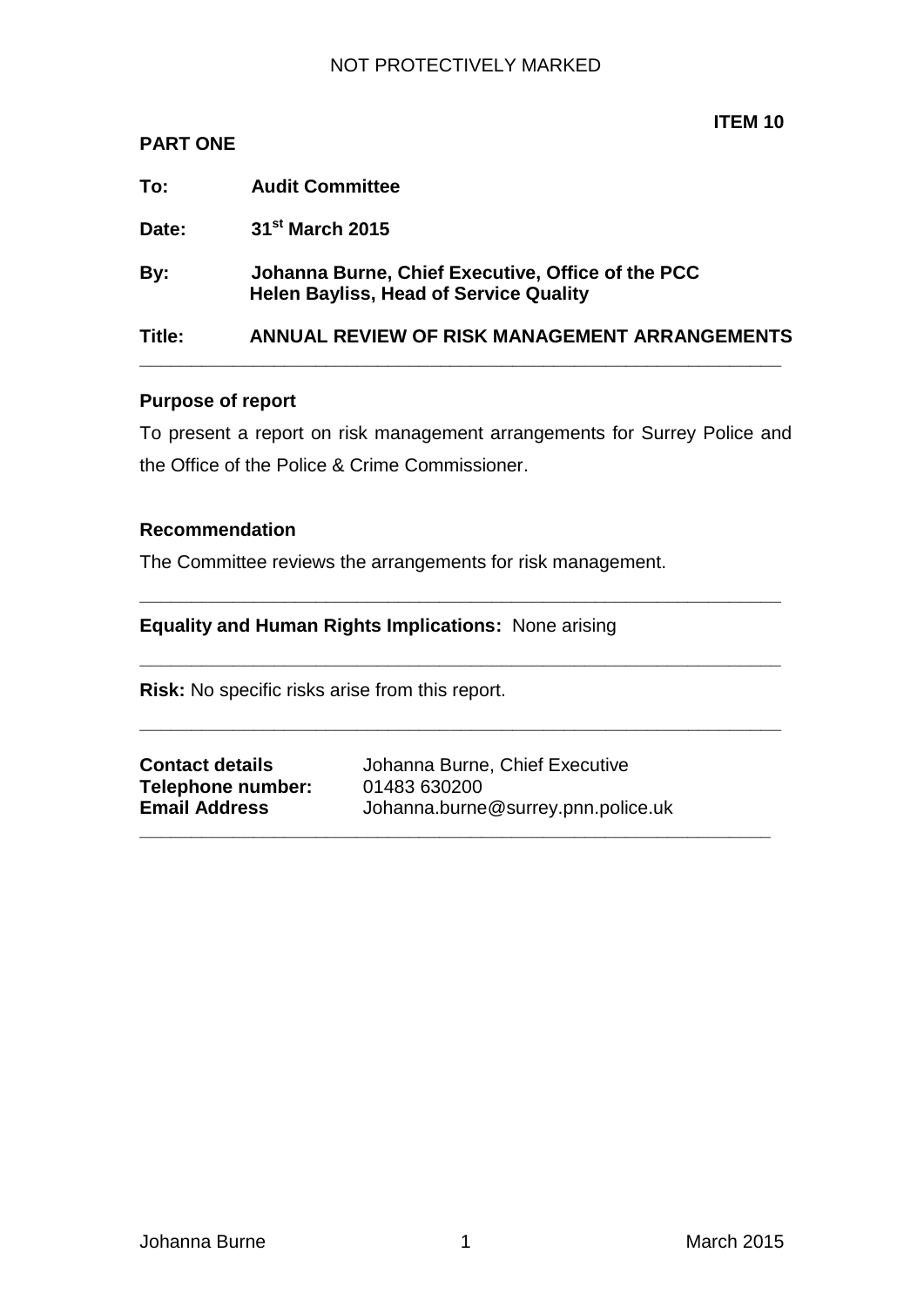### **Introduction**

The Audit Committee is obliged to review the arrangements in place for both Surrey Police and the Surrey PCC in respect of risk management to ensure that they are adequate to effectively manage organisational risk.

### **Responsibilities for Risk Management**

The PCC and the Chief Constable (and their respective senior staff) all ensure that risk is taken seriously by the leaders of the organisations, recognising that significant risks could impede the achievement of the objectives of the Force and/or the PCC. The Audit Committee also reviews risk registers for both organisations and annually reviews the arrangements in place for managing risk.

### **Office of the PCC (OPCC) Risk Management Arrangements**

The PCC's responsibility in terms of risk could be described as three-fold: he must ensure both the Force and OPCC have in place effective risk management arrangements; he must identify and review his own risks; and he must identify and scrutinise the 'high level' risks belonging to the Force or those jointly owned by the Force and PCC.

The PCC's Code of Corporate Governance confirms the PCC's intention to embed risk management within the OPCC and Force by operating a risk management system that aids the achievement of strategic objectives, protects the OPCC and Force's reputation and other assets and is compliant with statutory and regulatory obligations. This system should be capable of formally identifying and managing risks, involve relevant senior officers, map risks to financial and other key internal controls and incorporate business continuity planning. The PCC has committed to reviewing and, if necessary, updating his risk management processes at least annually. The arrangements set in place in 2013 following the Stage 2 transfer of staff have been reviewed and are considered to be fit for purpose. There are no changes to note. The arrangements are set out below.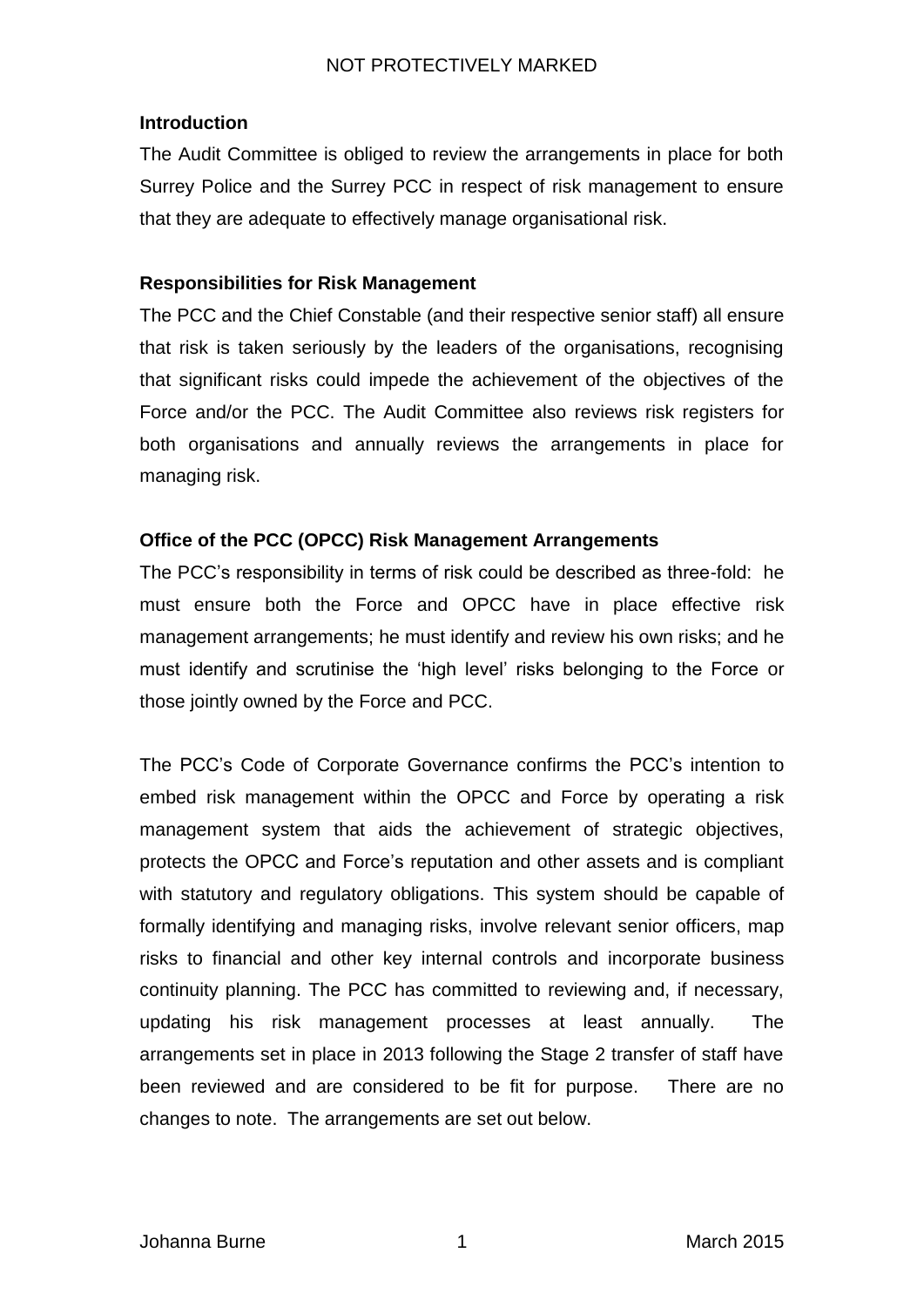### **The Office of the PCC's Risks and its Risk Register**

The Office of the PCC maintains its own risk register as distinct from the Force. The Chartered Institute of Public Finance and Accountancy (CIPFA) recommends that risk management must clearly focus on those significant risks that would prevent the organisation achieving its key business objectives. It suggests that the number of significant business risks to which senior management attention should be drawn is no more than 10 to 20. The Office of the PCC has worked on this basis with its risk register. The PCC's register uses weightings to assess risk, sorting risk by impact and probability.

The PCC's risk register is brought to every meeting of the Audit Committee. The Audit Committee reviews the risk register to examine risk scores and control measures and assess whether it recommends that any risks can be closed or should be added to the register. The Committee's Terms of Reference reflect this responsibility. The OPCC Secretariat reviews the register on at least a monthly basis at its team meetings and makes recommendations for changes to ratings to the PCC.

#### **The PCC's Assurance Framework and Business Continuity Plans**

The OPCC maintains an assurance framework which has been developed to identify the internal controls in place to ensure that the OPCC discharges its accountabilities – and in particular its statutory responsibilities - properly. Whilst the risk register comprises only those more critical risks that can be anticipated and dealt with, the assurance framework covers other eventualities. The framework is reported regularly to the Audit Committee.

The PCC has drawn up comprehensive business continuity plans. These are tested regularly by the OPCC Secretariat.

#### **Decision-making**

To help the OPCC in making decisions and managing its business, all reports submitted by the Chief Constable to the PCC's oversight meetings include an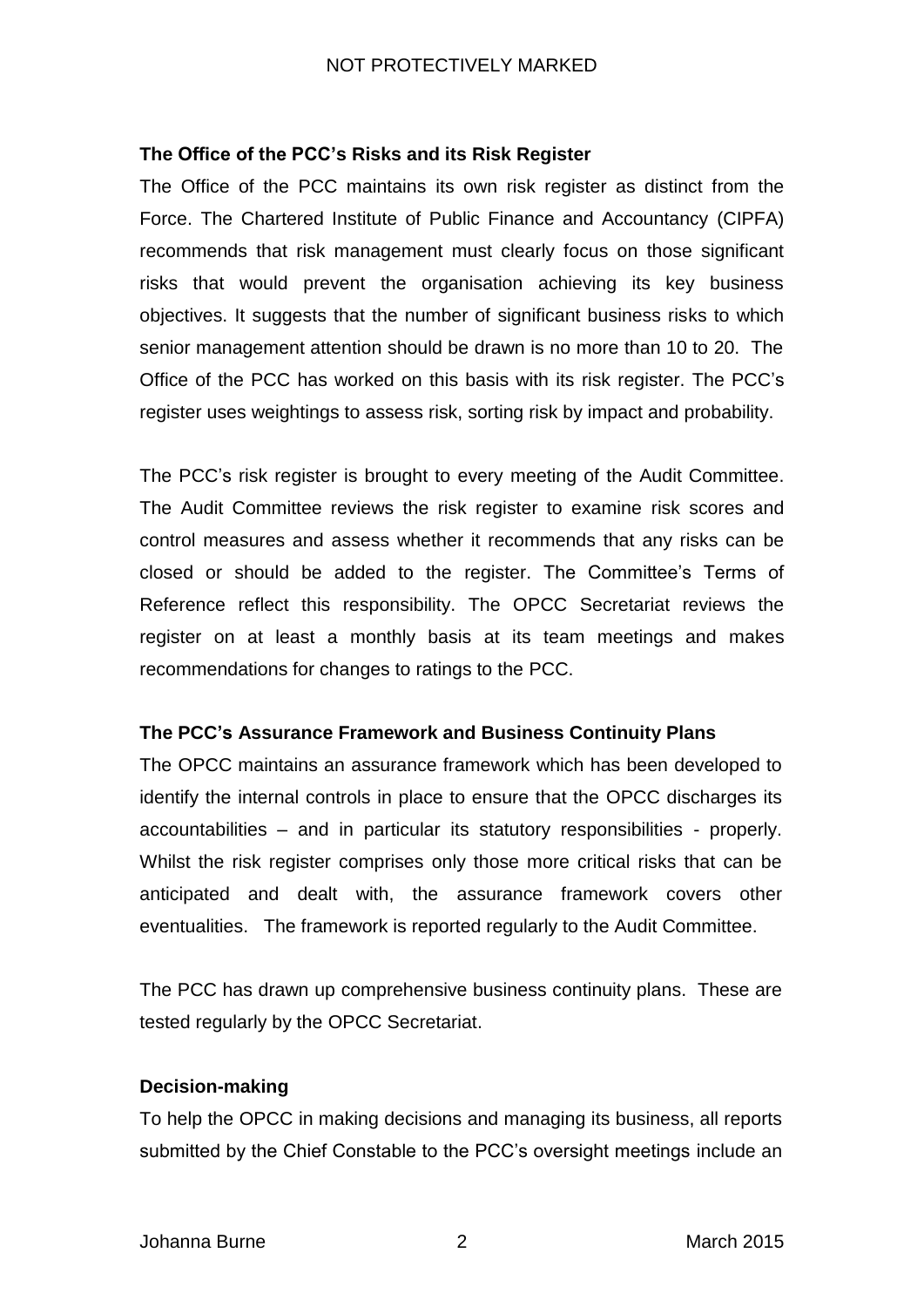assessment of risk and how the risks will be mitigated. The PCC applies this same principle when considering papers for his own 'key decisions'.

### **Jointly Owned Risks – PCC and Surrey Police**

Some risks are likely to impact on both the Force and the PCC and as such, are deemed jointly owned risks. Jointly owned risks are considered at meetings of the Strategic Risk and Learning Group (SRALG), chaired by the Deputy Chief Constable and to which the Chief Executive (or a representative) of the OPCC attends. They are also reported to the Audit Committee, which allows the PCC further oversight.

The Force and OPCC also recognise that, on occasions, a risk may have different impacts on either organisation. This can result in the same issue being differently classified or mitigated by either organisation.

### **PCC Oversight of Surrey Police Risks**

The Chief Constable brings a report on high level and joint risks to every meeting of the Audit Committee, which also enables the PCC to have oversight.

The Authority's Chief Executive sits on the SRALG and the Strategic Change Board which oversees significant change programmes in hand and routinely monitors project and programme risks.

### **Surrey Police Risk Management**

A management structure and process, supported by appropriate technology, has been implemented to enable:

- Identification of internal and external organisational risks.
- Formal initial and periodic evaluation of organisational risks, using a  $\bullet$ standard corporate methodology.
- Development of appropriate control strategies and on-going monitoring of  $\bullet$ progress and impact.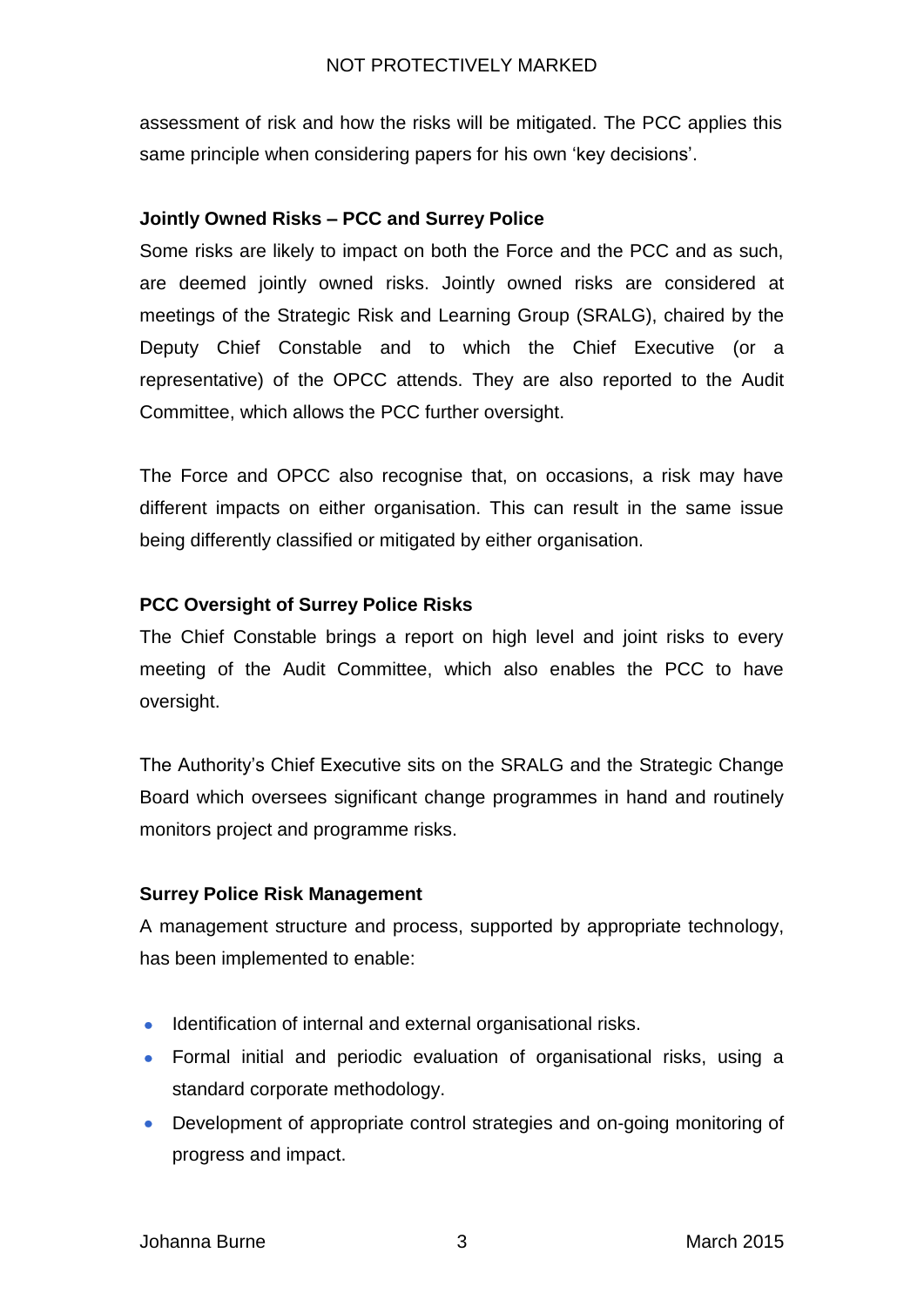The process covers the identification, measurement and recording of organisational risk for both the Force and the PCC, the definition and monitoring of control measures to reduce or negate the risk (or the decision to tolerate it if no control measures are appropriate), and the on-going appraisal of the impact of control measures on the scale of the risk.

Chief Officers and senior managers identify risks relating to their portfolio of responsibility at their respective management meetings. These are held monthly and are attended by senior staff members from the within their business area.

Senior management teams will also consider potential risks and decide whether an actual risk is posed and what evidence exists to corroborate the risk. In the first instance, the management meeting will decide whether an identified risk is considered as suitable for their management or portfolio management.

Risks are scored against a matrix that assesses both the probability and the impact of the risk. The portfolio/business lead also decides whether the risk is a 'Force level risk' or a 'Portfolio level risk' - Level 1 Assessment. See appendix 1.

To aid consistency the Force's level of tolerance towards risk across the different impact areas (i.e. the 'risk appetite') has been agreed, and is outlined in the 'Risk Tolerance Framework'.

Once the risk has been identified and assessed a risk or an issue an appropriate response or control strategy is devised.

All details (including the categorisation of risk, risk description, risk events, risk assessment, control strategy and control measures) are recorded on to the Risk Management Database (Risk Register).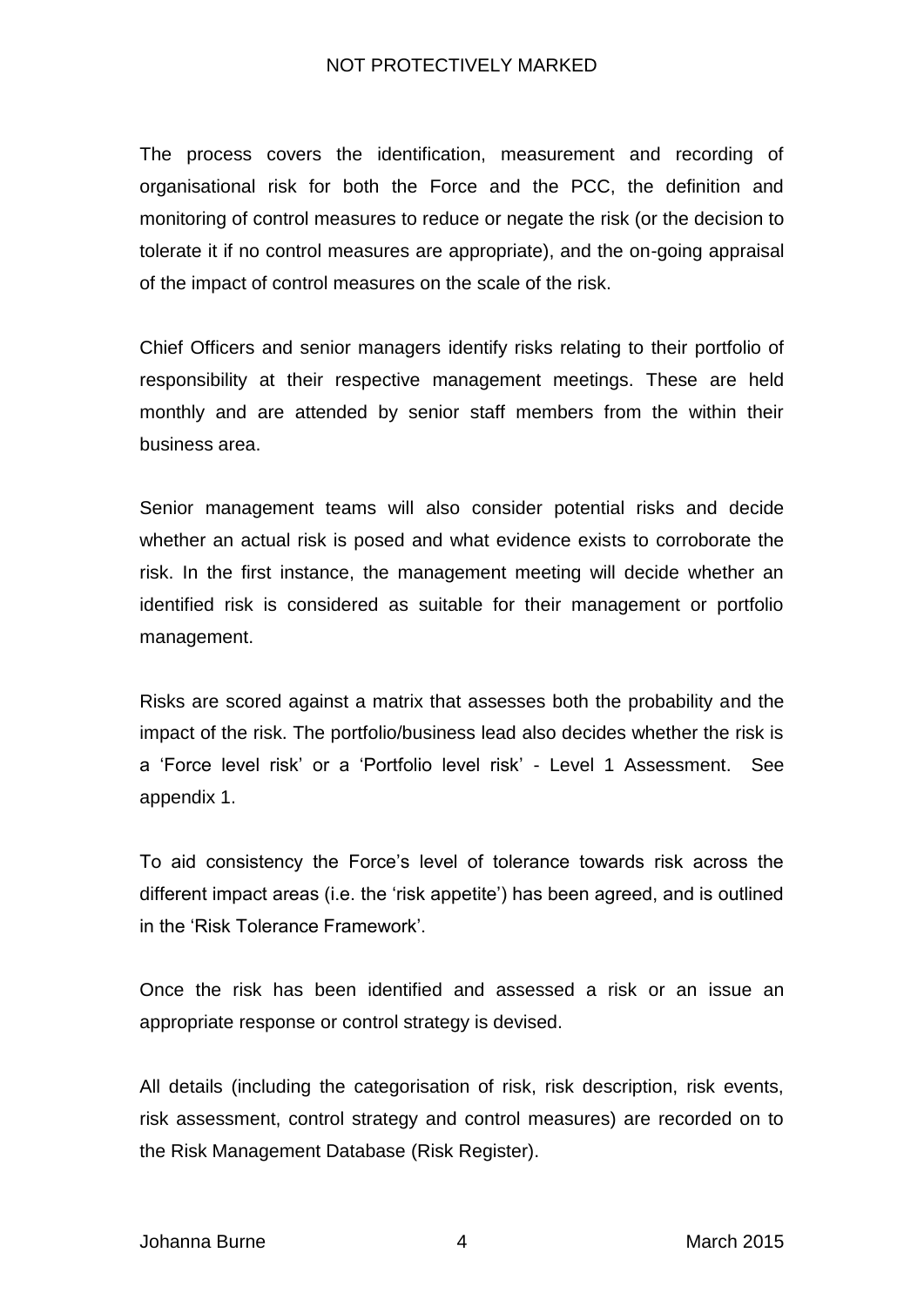Determining a critical risk can be subjective but with the correct application of the risk matrix the risk score will provide an effective basis on which to decide whether the risk should go to the Chief Officer Group.

This will be determined by the Deputy Chief Constable at the SRALG who monitor all organisational risks. The Chief Officer Group (COG) will then decide whether to manage Force risks coming to their attention or monitor SMT/Portfolio management.

Subsequent meetings review existing risks, progress of control measures and re-assess the risk scoring and control measures as appropriate. This takes place monthly/bi monthly at SMT/SRALG meetings and all Force risks irrespective of level are reviewed quarterly at COG. The progress and impact of control strategies will be examined and any adjustments necessary made.

The Joint Audit Committee will regularly review the Risk Registers and Assurance Frameworks for both the PCC and the Force and provide assurance that risk management arrangements are adequate.

Risks categorised as 'Portfolio/Business level risks may be closed at a management meeting by the Portfolio/business lead – once it is agreed that the risk no longer applies.

Critical risks may only be closed by the Strategic Crime Incident and Risk Recording Group.

- **Everyone** within the organisation has a responsibility to identify risk and report it to their line manager for a decision as to whether it should be forwarded to their SMT for management
- **The Chief Constable and the Police and Crime Commissioner (through his Chief Executive and Chief Finance Officer)** - are jointly responsible for the management of risk through an agreed strategy and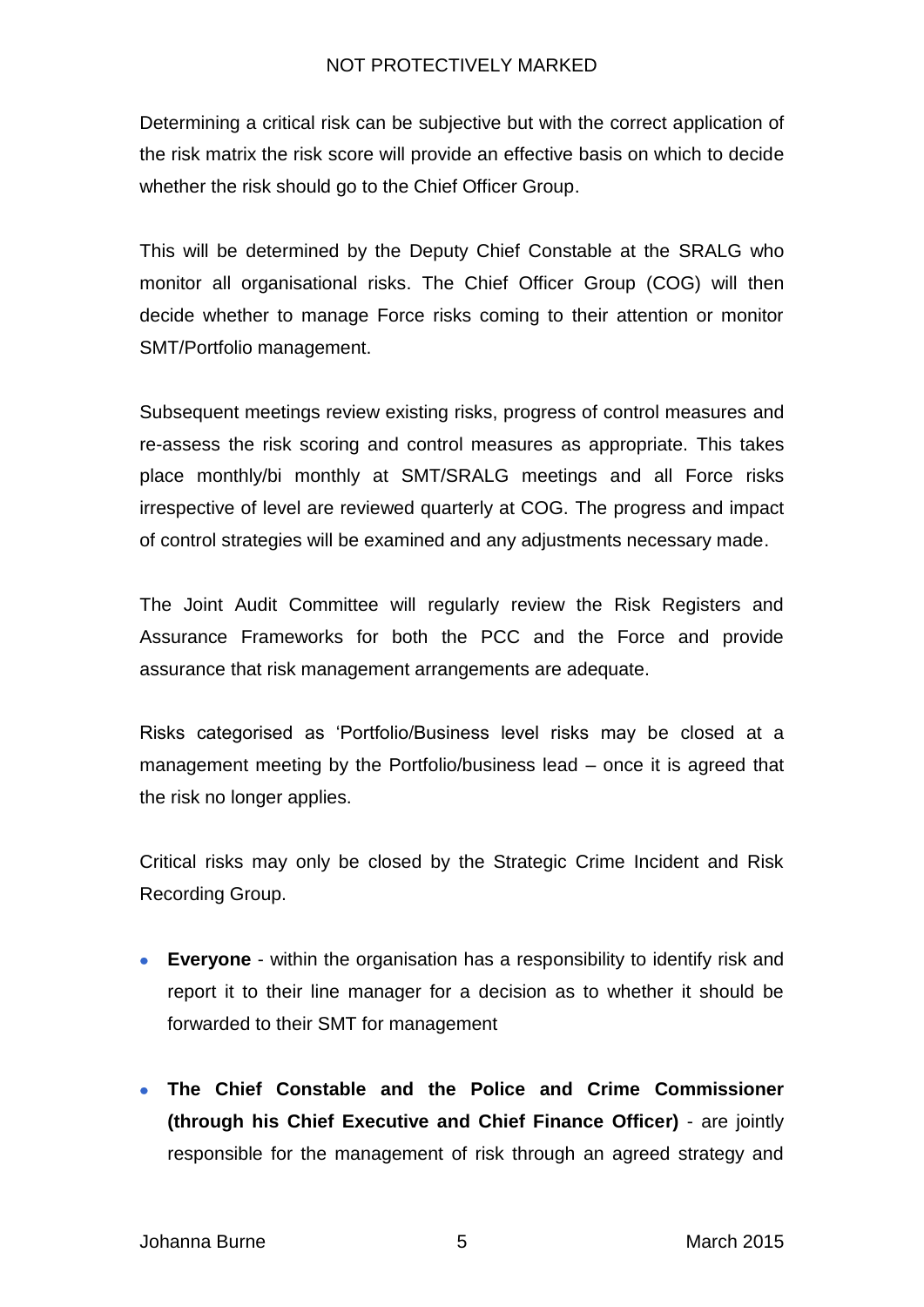process. The PCC has responsibility for maintaining a strategic oversight of its own and the Force's risks and the risk management process.

- **Portfolio Owners** (Chief Officers) have responsibility for identifying,  $\bullet$ owning and managing risk relating to their portfolio of responsibility or organisational risks that are within their capacity to manage through their respective monthly SMT's.
- **SMT Members -** senior staff members from the within the portfolio, feed in risks from their own units and strands and undertake responsibility for any risk control measures assigned to them.
- **Business Leads -** have responsibility for identifying and managing risks  $\bullet$ that are relevant to their area of business and are within their capacity to manage.
- **Strategic Crime Incident and Risk Recording Group** have responsibility to monitor, escalate and close risks**.**
- **COG -** has responsibility for managing Force critical risks and monitoring risks escalated to them by the DCC.
- **Service Quality Manager -** will be the Risk Manager for the Force and  $\bullet$ responsible for reviewing and updating risk strategy, policy, risk management process and administering the database. Act as an advisor on risk to Senior Officers and Business Leads and independently review risk management and control strategies.

# **Audit and Inspection of Risk Management Arrangements during 2014**

The Internal Audit function contracted by the PCC reviews areas identified on the risk register of the Force and the PCC on a regular basis as part of the Internal Audit Plan. Findings are reported to the Audit Committee.

The internal auditors undertook an audit of the PCC and Force risk management framework in July 2014. The audit evaluated the effectiveness of the risk management arrangements by reviewing the processes for the identification, ongoing monitoring and management of key risks. The review gave risk management arrangements a green rating and concluded: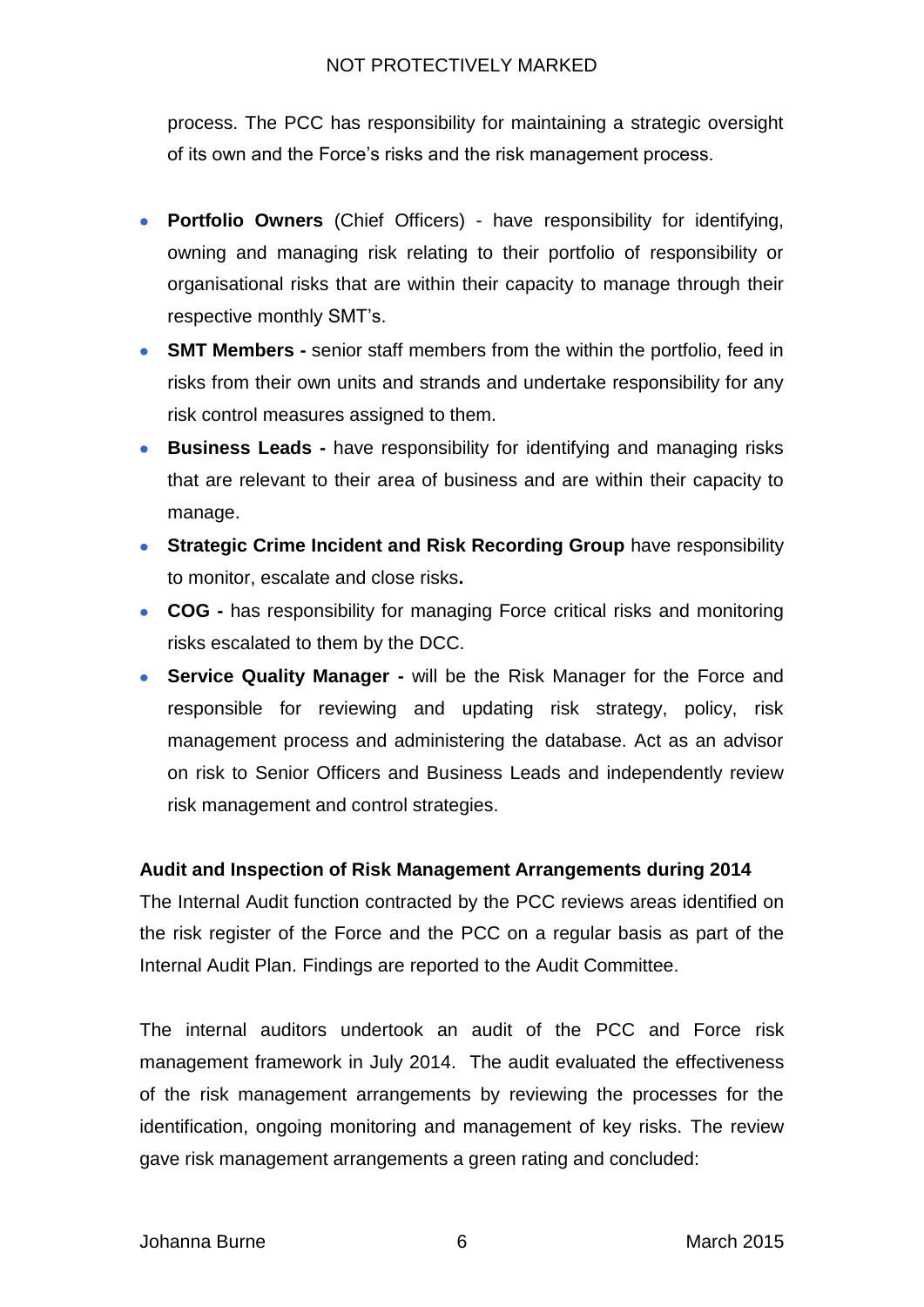*"Taking account of the issues identified, and the recent implementation of a new Risk and Issues Register the Joint Audit Committee can take substantial assurance that the controls upon which the organisation relies to manage this area are suitably designed"*

The three recommendations were made (none of which were graded 'high') from this audit have been reported to the Audit Committee.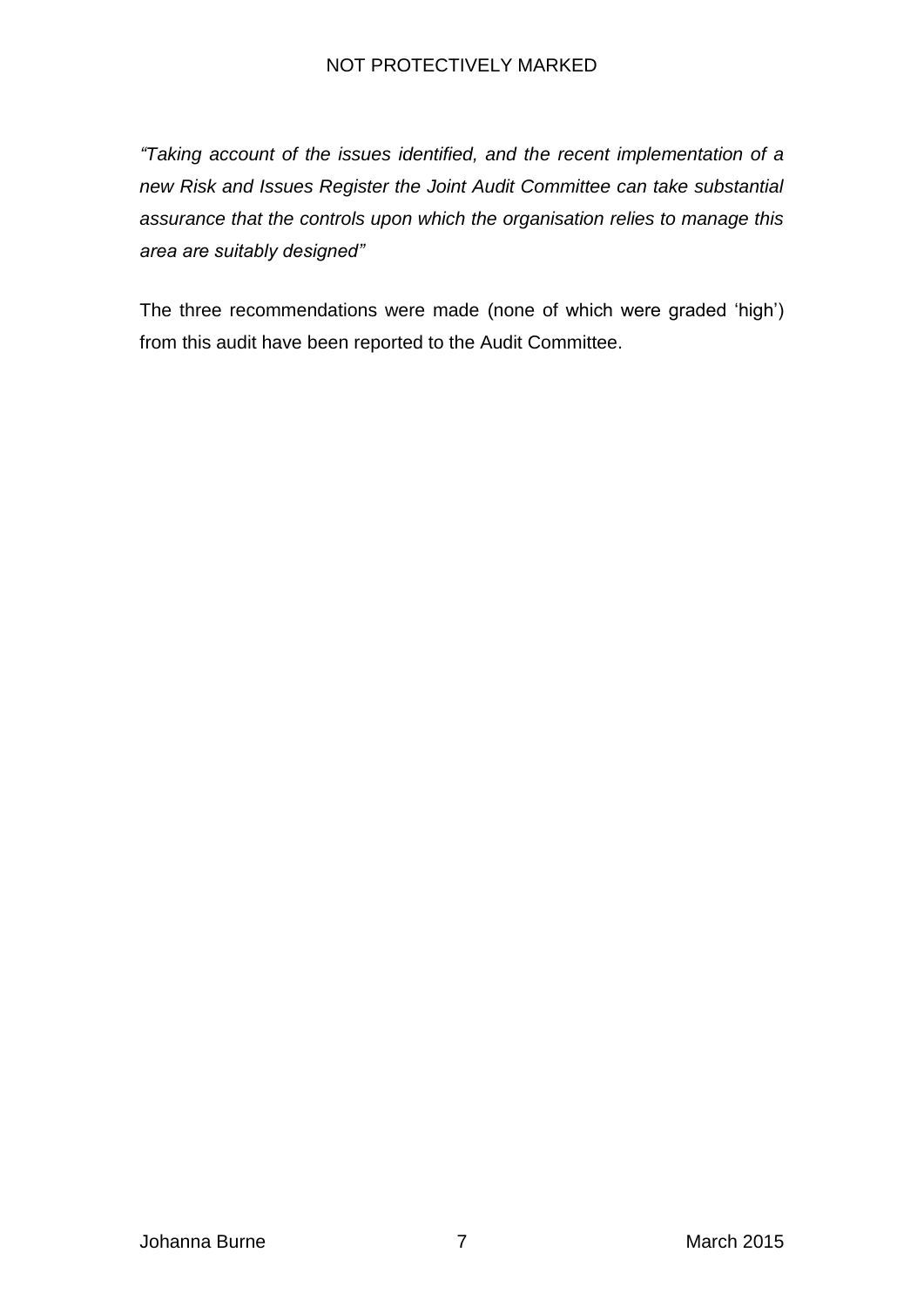# **Appendix 1**

| <b>Risk Tolerance Framework</b> |                                                                             |  |  |  |  |
|---------------------------------|-----------------------------------------------------------------------------|--|--|--|--|
| <b>Low Tolerance:</b>           |                                                                             |  |  |  |  |
| <b>Impact Area</b>              | Comment                                                                     |  |  |  |  |
| Financial                       | Funding gap/ Duty of prudence with public funds                             |  |  |  |  |
| Reputation                      | Public support is crucial                                                   |  |  |  |  |
| Legal Compliance                | We must uphold the law                                                      |  |  |  |  |
| Staff safety                    |                                                                             |  |  |  |  |
| <b>Public Safety</b>            | The aim of Surrey Public First                                              |  |  |  |  |
| <b>Medium Tolerance:</b>        |                                                                             |  |  |  |  |
| <b>Impact Area</b>              | Comment                                                                     |  |  |  |  |
| Performance                     | We will set minimum acceptable levels                                       |  |  |  |  |
| <b>High Tolerance:</b>          |                                                                             |  |  |  |  |
| <b>Impact Area</b>              | <b>Comment</b>                                                              |  |  |  |  |
| Home Office/ACPO<br>Compliance  | We will act in the best interests of the Force and<br>the public of Surrey. |  |  |  |  |

Risks are assessed against the likelihood that they will happen within an agreed time frame.

### **Assessment One – probability assessment:**

| <b>PROBABILITY Assessment</b>    |   |  |  |
|----------------------------------|---|--|--|
| Almost certainly will not happen |   |  |  |
| Very unlikely to happen          | 2 |  |  |
| Quite possibly will happen       | 3 |  |  |
| Probably will happen             |   |  |  |
| Certain to happen                | 5 |  |  |

#### **Assessment Two - impact assessment:**

Risks are then assessed against their likely impact on the organisation, if they should occur:

| <b>IMPACT Assessment (the consequences if this risk happens)</b> |  |  |  |  |
|------------------------------------------------------------------|--|--|--|--|
| <b>Impact Categories</b><br>Impact                               |  |  |  |  |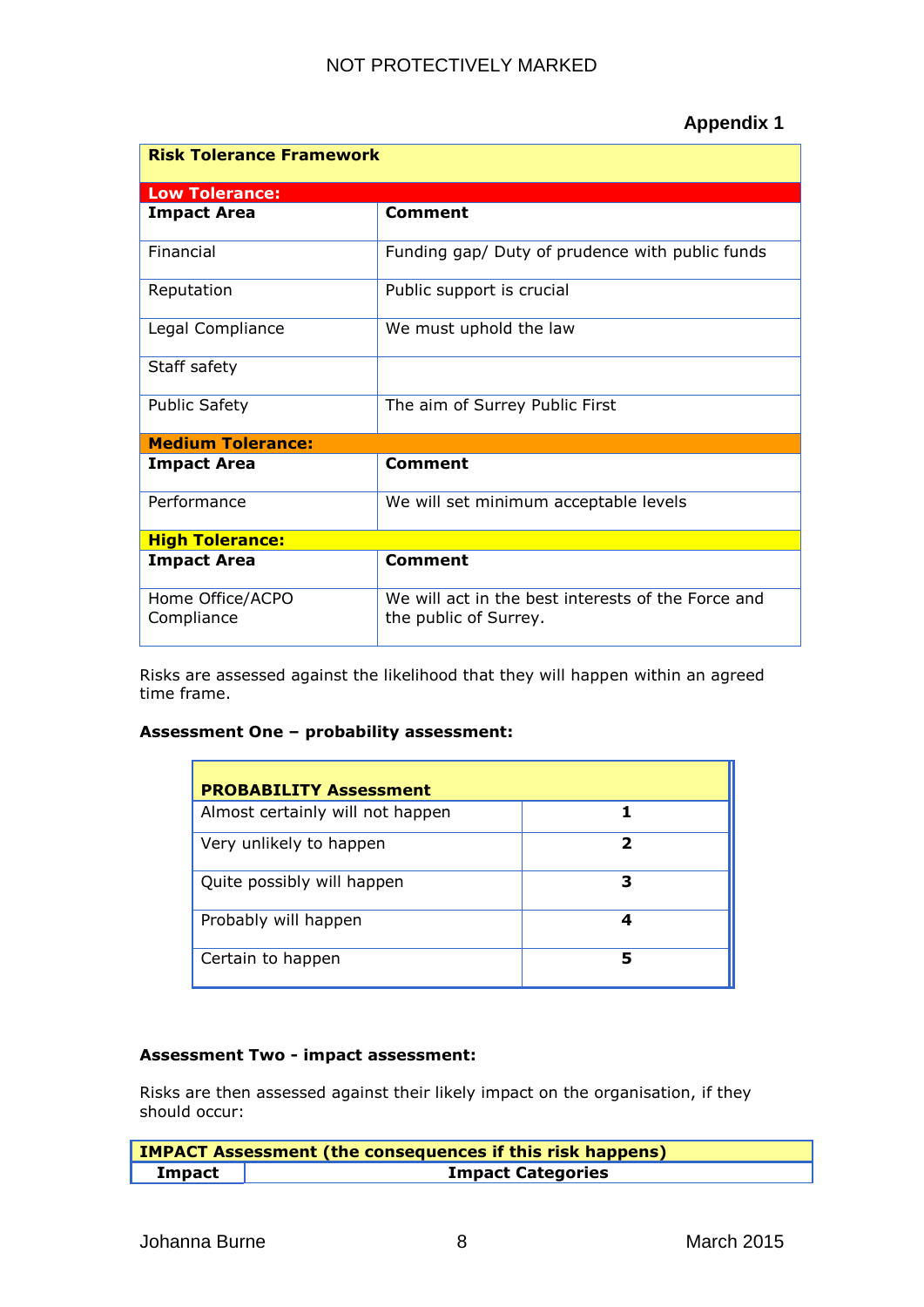| Grading                                                                                        | <b>Safety</b>                                                                    | <b>Reputation</b>               | <b>Performance</b>                                                           | <b>Compliance</b>                                     | <b>Financial</b>                                       |
|------------------------------------------------------------------------------------------------|----------------------------------------------------------------------------------|---------------------------------|------------------------------------------------------------------------------|-------------------------------------------------------|--------------------------------------------------------|
| 1.<br>Negligible                                                                               | No injury                                                                        | No<br>discernable<br>damage     | No<br>discernable<br>impact on<br>achieving<br>performance<br>targets        | No breach of<br>policy &<br>procedure                 | On or<br>within<br>allocated<br>budget                 |
| 2.<br>Only a<br>small effect                                                                   | Minor<br>injury                                                                  | Minimal<br>localised<br>damage  | Minimal<br>impact on<br>achieving<br>performance<br>targets                  | Non-<br>compliance<br>with policy &<br>procedure      | Within<br>agreed<br>tolerance                          |
| З.<br>Noticeable<br>effect                                                                     | <b>Serious</b><br>injury                                                         | Limited<br>short-term<br>damage | Relevant &<br>noticeable<br>impact on<br>achieving<br>performance<br>targets | Non-<br>compliance<br>with<br>regulatory<br>framework | Additional<br>funds<br>required                        |
| 4.<br>Serious<br>problem<br>with<br>significant<br>impact                                      | Single<br>fatality /<br>long-<br>term<br>impact<br>on<br>quality of<br>lives     | Major<br>long-term<br>damage    | Major impact<br>on achieving<br>performance<br>targets                       | Improvement<br>notice / civil<br>litigation           | Significant<br>impact on<br>other<br>budget(s)         |
| 5.<br>Critical<br>Issue that<br>will have<br>considerabl<br>e impact on<br>the<br>organisation | Multiple<br>fatalities<br>/ long-<br>term<br>impact<br>on<br>quality of<br>lives | Catastrophic<br>damage          | Catastrophic<br>impact on<br>achieving<br>performance<br>targets             | Criminal<br>prosecution /<br>serious<br>intervention  | Potential<br>loss of<br>other<br>budget<br>allocations |

#### **Assessment Three: impact assessment x impact timescale**

| <b>Impact Time-scale</b>                                         |                                    |  |  |  |  |
|------------------------------------------------------------------|------------------------------------|--|--|--|--|
| How soon will the impact be felt:                                |                                    |  |  |  |  |
| Weighting assessment of 8 or 16 Short term - 6 months or<br>less |                                    |  |  |  |  |
| Weighting assessment of 4                                        | Medium term - 6 to 18<br>months    |  |  |  |  |
| Weighting assessment of 1 or 2                                   | Long term - More than 18<br>months |  |  |  |  |

The key impact category of performance, finance, compliance, reputation or safety is also determined, along with alignment to one or more Police & Crime Plan categories.

The resulting probability and impact gradings are combined to give an overall risk rating - using the corporate risk matrix: